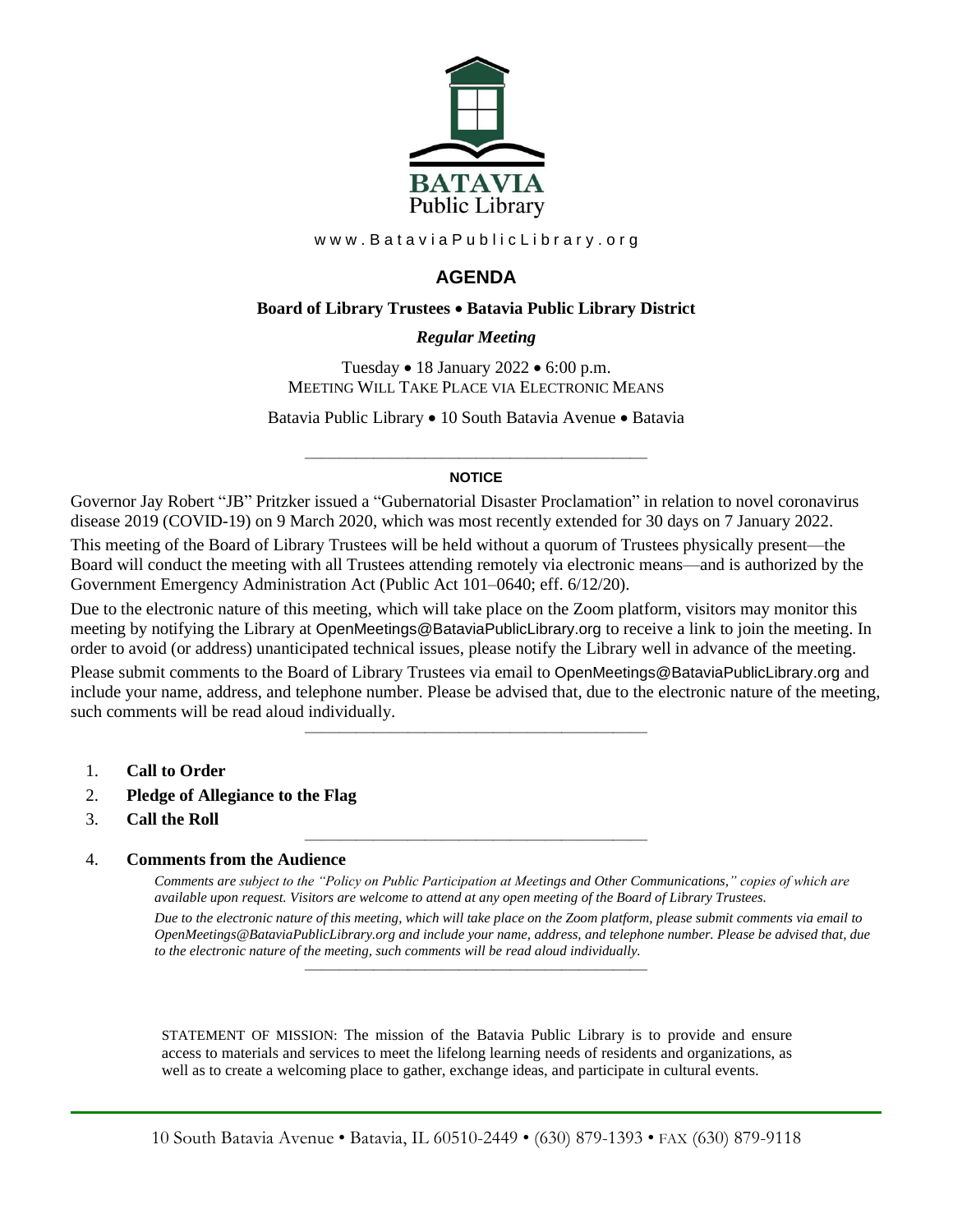# 5. **Approve the Consent Agenda** (ACTION ITEM) {ROLL CALL VOTE}

*Any Board member may request removal of item(s) to the regular agenda for further discussion, or the addition of item(s) from the regular agenda to the consent agenda.*

- a. **Minutes**
	- (1) Public Hearing, Tuesday, 16 November 2021
	- (2) Regular Meeting, Tuesday, 16 November 2021
- b. **Expenditures**
	- (1) Expenditures ("Cash Disbursement Detail Report"): November 2021
	- (2) Expenditures ("Cash Disbursement Detail Report"): December 2021
- c. **Other Action Items**
	- (1) An Ordinance Amending Plans for the Special Reserve Fund (Fund 40) (ORDINANCE 2022–001) (Standing Committee on Finance / Committee of the Whole)

————————————————————

- 6. **Approve the Agenda** {ROLL CALL VOTE}
- 7. **Financial Reports:** November–December 2021
	- 2021–2022 Working Budget
	- 2021–2022 Cash & Investments
- 8. **President's Report**
	- Official Representative to Batavia Access Television (BATV)
- 9. **Good News / Comments from the Board**
- 10. **Correspondence and Communications**
- 11. **Director's and Librarians' Reports:** November–December 2021
- 12. **Future Agenda Items** (REPORT)
- 13. *Next Meetings or Events*
	- *a. Birthday of Martin Luther King, Jr. (Observed) (3rd Monday in January), Monday, 17 January 2022, Library Open [F]*
	- *b. Board of Library Trustees (Regular Meeting), Tuesday, 18 January 2022, 6:00 p.m., Meeting Will Take Place via Electronic Means*
	- *c. ALA Midwinter Meeting (San Antonio), Friday–Tuesday, 21–25 January 2022*



- *d. 20 Years at 10 South Batavia Avenue (27 January 2002–2022), Thursday, 27 January 2022 anniversary of the grand opening*
- *e. Board of Library Trustees (Committee of the Whole Meeting), Thursday, 3 February 2022, 6:00 p.m., Meeting Will Take Place via Electronic Means*
- *f. Lincoln's Birthday, Saturday, 12 February 2022, Library Open [I]*
- *g. Board of Library Trustees (Regular Meeting), Tuesday, 15 February 2022, 6:00 p.m., Meeting Will Take Place via Electronic Means*
- *h. Washington's Birthday (Observed) (3rd Monday in February) — official name (5 U.S. Code 6103); also known unofficially as Presidents Day — Monday, 21 February 2022, Library Open [F]*